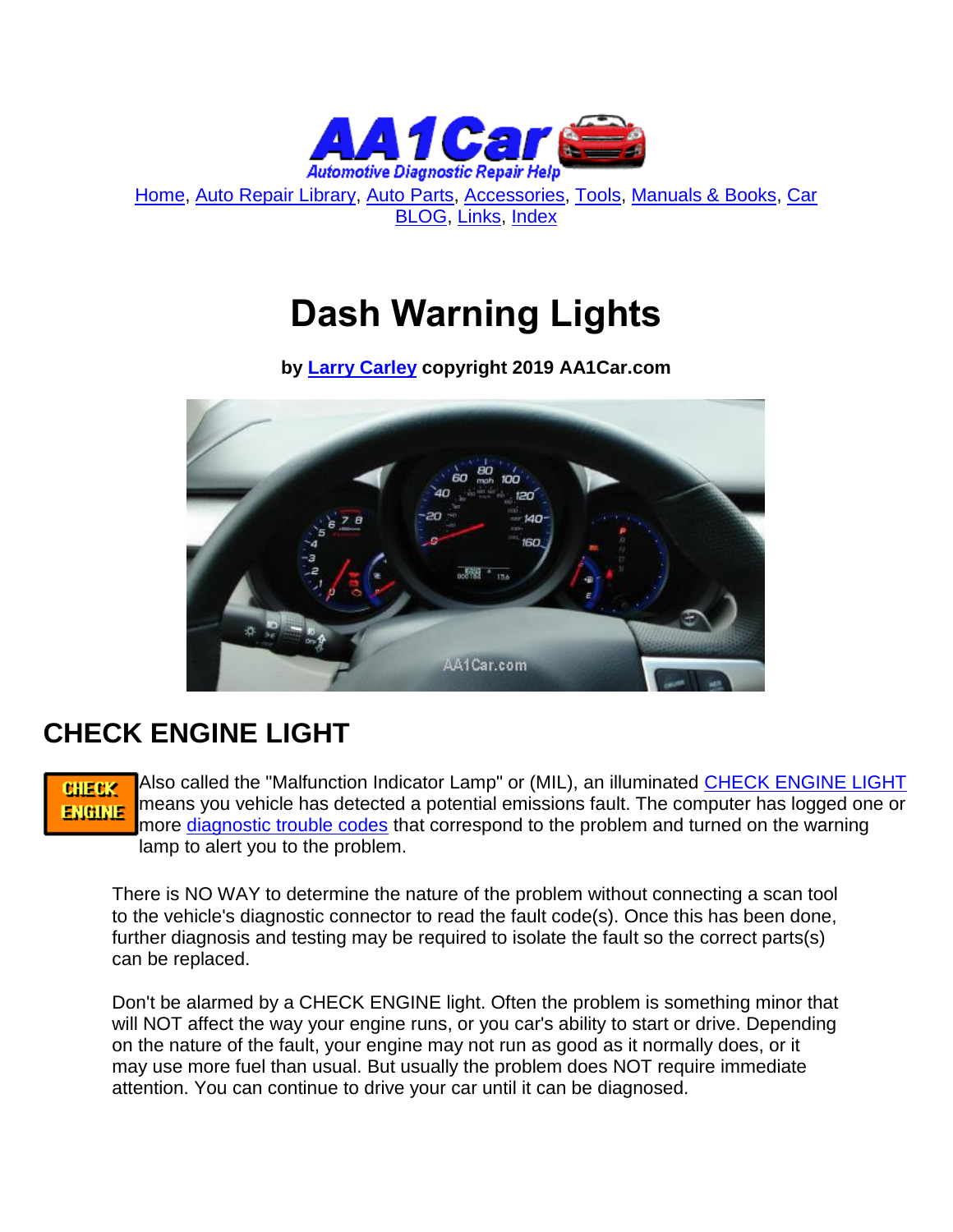Common reasons for the CHECK ENGINE light to come on include a loose gas cap, fouled spark plugs, dirty fuel injectors, the failure of an engine sensor such as the oxygen sensor, throttle position sensor or manifold absolute pressure sensor, or a problem in an emissions control system or device such as the **EGR valve or catalytic** [converter.](http://www.aa1car.com/library/converter.htm)

For more information about CHECK ENGINE light problems, [Click or Tap Here.](http://www.aa1car.com/library/mil.htm)

For more information about troubleshooting Check Engine Codes with a scan tool, [Click](http://www.aa1car.com/carleyware/scantool_companion.htm)  [or Tap Here..](http://www.aa1car.com/carleyware/scantool_companion.htm)

\_\_\_\_\_\_\_\_\_\_\_\_\_\_\_\_\_\_\_\_\_\_\_\_\_\_\_\_\_\_\_\_\_\_\_\_\_\_\_\_\_\_\_\_\_\_\_\_\_\_\_\_\_\_\_\_\_\_\_\_\_\_\_\_\_\_\_\_

## **OIL PRESSURE WARNING LIGHT**



If a warning light says OIL or you see a little icon of an oil can, DO NOT ignore this warning light. It means your engine is not getting normal oil pressure. Stop driving immediately, turn the engine off and check the engine's oil level. If low, add oil to bring the level up to the FULL mark on the

dipstick.

The oil pressure warning light comes on when oil pressure drops below a minimum threshold (the exact pressure will vary from one vehicle to another). No engine will run very long if it runs out of oil. The bearings will run dry, overheat and seize, causing severe engine damage (spun bearings, damaged crankshaft journals, broken connecting rods, etc.).

The underlying cause of a low oil pressure warning light is usually a low oil level in the engine's crankcase. This, in turn, may be due to leaky gaskets or seals, or worn valve guides, piston rings and/or cylinders that are causing the engine to burn oil. Leaky gaskets and seals are usually not too expensive to replace (except for the rear main crankshaft seal which is difficult and expensive to replace). The only fix for a worn engine that is burning oil is to overhaul or replace the engine (very expensive!)

Other causes of an low oil pressure warning light include a worn oil pump or a faulty oil pressure sending unit.

For more information about your engine's lubrication system and causes of low oil pressure, [Click or Tap Here.](http://www.aa1car.com/library/us1097.htm)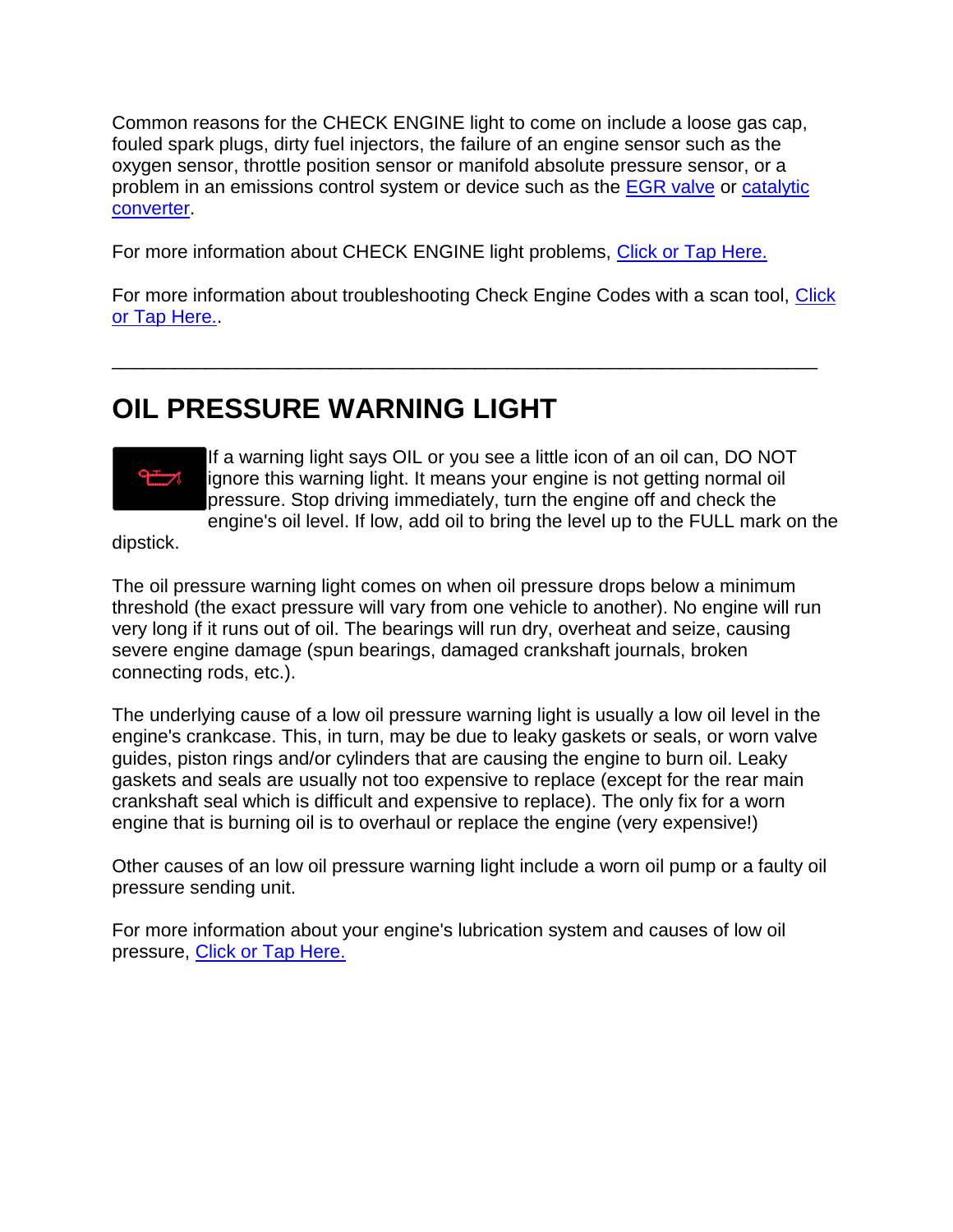#### **TEMPERATURE WARNING LIGHT**

#### A TEMP warning light or an icon of a thermometer is another warning lamp TEMP that you should NOT ignore. Stop driving immediately, turn the engine off and let the engine cool for at least 30 minutes. Then check the coolant level in the coolant reservoir or radiator.

*CAUTION:* DO NOT open the radiator cap on a hot engine. Hot water and/or steam can spray out and scald you.

The temperature warning lamp is on because your engine overheated. Continuing to drive can cause expensive engine damage (head gasket failure, cracks in the cylinder head, piston scuffing, valve stem galling, etc.)

Your engine may have overheated for a variety of reasons. The most common cause is a low coolant level (check the radiator, hoses and engine for coolant leaks). Other common causes include a stuck thermostat, a cooling fan that is not working, a failed water pump, obstructions that block airflow through the radiator (bugs, debris, plastic bags), a buildup of scale or sludge inside your cooling system, or overworking your engine or air conditioning system during unusually hot weather. Towing a heavy trailer or prolonged mountain driving may also cause your engine to run hotter than normal.

If the coolant level is low, add coolant after the engine has cooled off. Check for leaks. If you see none, start the engine and cautiously proceed. If the engine starts to overheat again, your engine may have an internal coolant leak (Bad news because it means a leaky head gasket or cracks in the cylinder head or block), or there is some other problem (bad thermostat, water pump, etc.).

If you see a coolant leak, you may be able to temporarily stop the leak by adding a can of cooling system sealer to the radiator. This may temporarily plug the leak or slow it down enough so you can continue driving until the leak can be fixed.

For more information about your cooling system and causes of a temperature warning light, [Click or Tap Here.](http://www.aa1car.com/library/temp_warning_light.htm)

\_\_\_\_\_\_\_\_\_\_\_\_\_\_\_\_\_\_\_\_\_\_\_\_\_\_\_\_\_\_\_\_\_\_\_\_\_\_\_\_\_\_\_\_\_\_\_\_\_\_\_\_\_\_\_\_\_\_\_\_\_\_\_\_\_\_\_\_\_

## **CHARGING SYSTEM WARNING LIGHT**



The "GEN" or "ALT" warning light, or an icon of a battery usually means trouble (on some vehicles, a battery icon may illuminate if there is a charging system problem). You do NOT have to stop immediately, but your drive time will be limited: maybe 30 minutes or so during the daytime, or less

after dark. The reason for this is that your car will be running off the battery alone, so as long as the battery lasts you can continue to drive. Eventually, the battery will go dead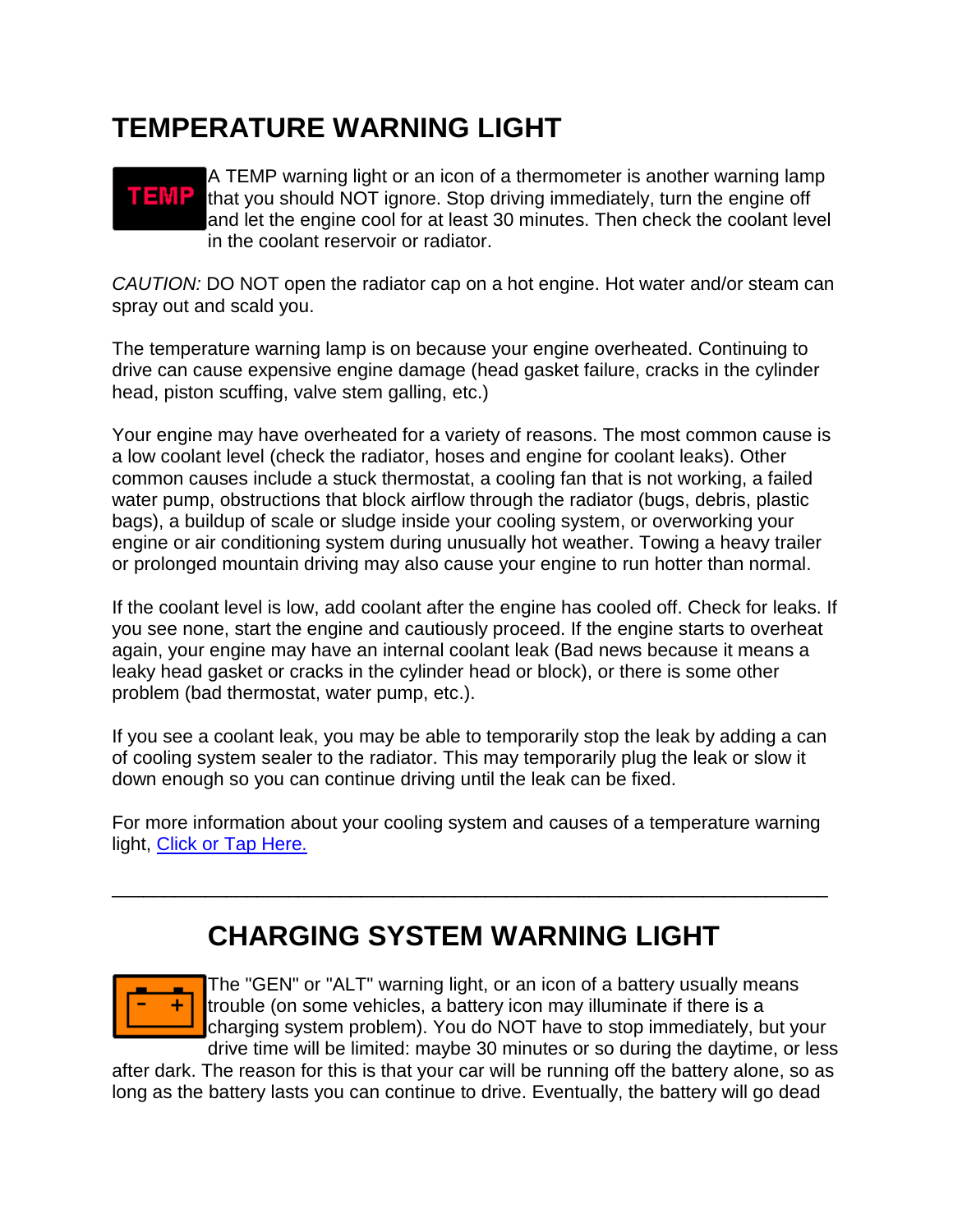causing your fuel pump and/or ignition system to stop working. To maximize your remaining drive time, turn off all accessories to minimize the electrical drain on the battery. If you're driving at night, DO NOT turn off your lights (too dangerous!). Pull off at the first opportunity and seek help.

This warning light comes on when the charging system is NOT producing enough current or voltage to meet your vehicle's electrical needs. The cause may be a failed alternator or generator, a failed voltage regulator (if separate from the alternator), loose or corroded battery cables, or a broken or slipping drive belt. Turn the engine off and check the belt that turns the alternator. *Caution:* DO NOT get your fingers, clothing or tools near the belt(s) or pulleys while the engine is running.

If the belt appears to be intact and is turning the alternator, start the engine, and turn on the headlights. If the lights are dim, it verifies the charging system is not working - probably due to a failed alternator or other electrical fault.

For more information about the operation of the charging system and charging diagnosis, [Click or Tap Here.](http://www.aa1car.com/library/2002/cm10220.htm)

\_\_\_\_\_\_\_\_\_\_\_\_\_\_\_\_\_\_\_\_\_\_\_\_\_\_\_\_\_\_\_\_\_\_\_\_\_\_\_\_\_\_\_\_\_\_\_\_\_\_\_\_\_\_\_\_\_\_\_\_\_\_\_\_\_\_\_

#### **BRAKE WARNING LIGHT**

More bad news -- but not always. The Brake Warning light may be one for **BRAKE** one of two reasons: you forgot to release the parking brake, or your brake system has a potentially serious hydraulic problem that may make your vehicle unsafe to drive.

First, check the parking brake lever, handle or pedal. Make sure it is fully released. If that is not the problem, test the brakes by pressing on the brake pedal. If the light comes on only while pressing the pedal, it means one of the hydraulic circuits in the brake system has lost pressure -- probably because of a leak (bad brake hose, leaky disc brake caliper or drum brake wheel cylinder). Your vehicle may or not be able to stop with this kind of problem, making it unsafe to drive. If the pedal feels unusually low or goes to the floor, DO NOT attempt to drive the vehicle. Have it towed to a service facility for repairs (or fix it yourself).

If the Brake Warning light remains on all the time, the problem may be a low fluid level in the master brake cylinder reservoir. Many vehicles have a fluid level sensor that comes on if the fluid level gets low. This may also occur when braking hard or braking on an incline because of the fluid sloshing inside the reservoir. Check the brake fluid level and add fluid as needed if low. The brake system should also be inspected for leaks or worn linings.

For more information about brake problems, [Click or Tap Here.](http://www.aa1car.com/library/bfixes.htm)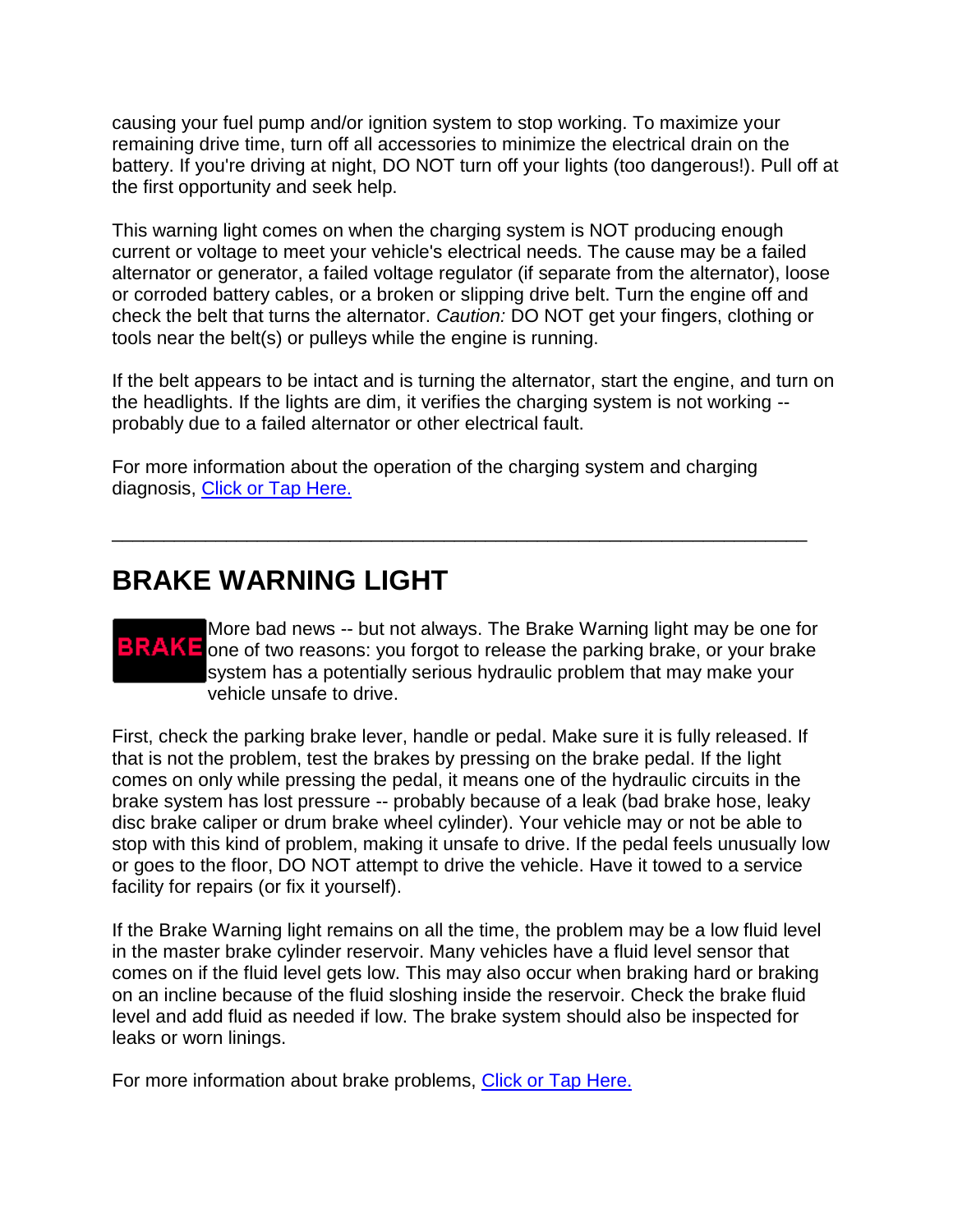#### **ABS WARNING LIGHT**



This warning lamp means your antilock brake system has detected a fault. When this happens, the ABS system logs one or more fault codes that correspond to the problem and turns on the ABS warning light. In most cases, it also temporarily DISABLES your ABS system. You vehicle should

still brake and stop normally, but it will NOT have antilock braking when making a sudden panic stop or braking on wet or slick surfaces. You can continue driving, but you should have the problem diagnosed and repaired at your earliest convenience.

NOTE: If the Brake Warning light is also on, it may indicate a serious hydraulic problem with the brake system. Your vehicle may NOT be safe to drive (see the info on Brake Warning Light above).

\_\_\_\_\_\_\_\_\_\_\_\_\_\_\_\_\_\_\_\_\_\_\_\_\_\_\_\_\_\_\_\_\_\_\_\_\_\_\_\_\_\_\_\_\_\_\_\_\_\_\_\_\_\_\_\_\_\_\_\_\_\_\_\_\_\_\_\_\_\_

For more information about ABS, [Click or Tap Here.](http://www.aa1car.com/library/abs1.htm)

#### **LOW TIRE WARNING LIGHT**



This icon is a Low Tire Pressure Warning light. This light comes on if your vehicle's tire pressure monitoring system (TPMS) detects a tire that is more than 25 percent underinflated. Driving on a low tire can be dangerous

because it increases the risk of a tire blowout. A low tire can also cause your vehicle to brake unevenly, pull to one side, handle poorly and get reduced fuel mileage. If the TPMS Low Tire Warning light is on, check the air pressure in your tires as soon as possible, and inflate them to the recommended pressure.

For more information about the TPMS Warning Light, [Click or Tap Here](http://www.aa1car.com/library/tpms_warning_light.htm)

For more information about the Tire Pressure Monitor System, [Click or Tap Here.](http://www.aa1car.com/library/tire_monitors.htm)

\_\_\_\_\_\_\_\_\_\_\_\_\_\_\_\_\_\_\_\_\_\_\_\_\_\_\_\_\_\_\_\_\_\_\_\_\_\_\_\_\_\_\_\_\_\_\_\_\_\_\_\_\_\_\_\_\_\_\_\_\_\_\_\_\_\_\_\_

For more information about Tire Inflation Tips, [Click or Tap Here.](http://www.aa1car.com/library/tirepres.htm)

#### **LAMP OUT INDICATOR LIGHT**



This is a warning that you have a lamp out: a headlight, taillight, stop light or turn signal indicator. You can continue to drive your vehicle, but with reduced visibility and safety. Be warned that law enforcement officers may stop you and issue you a warning ticket or a safety violation ticket.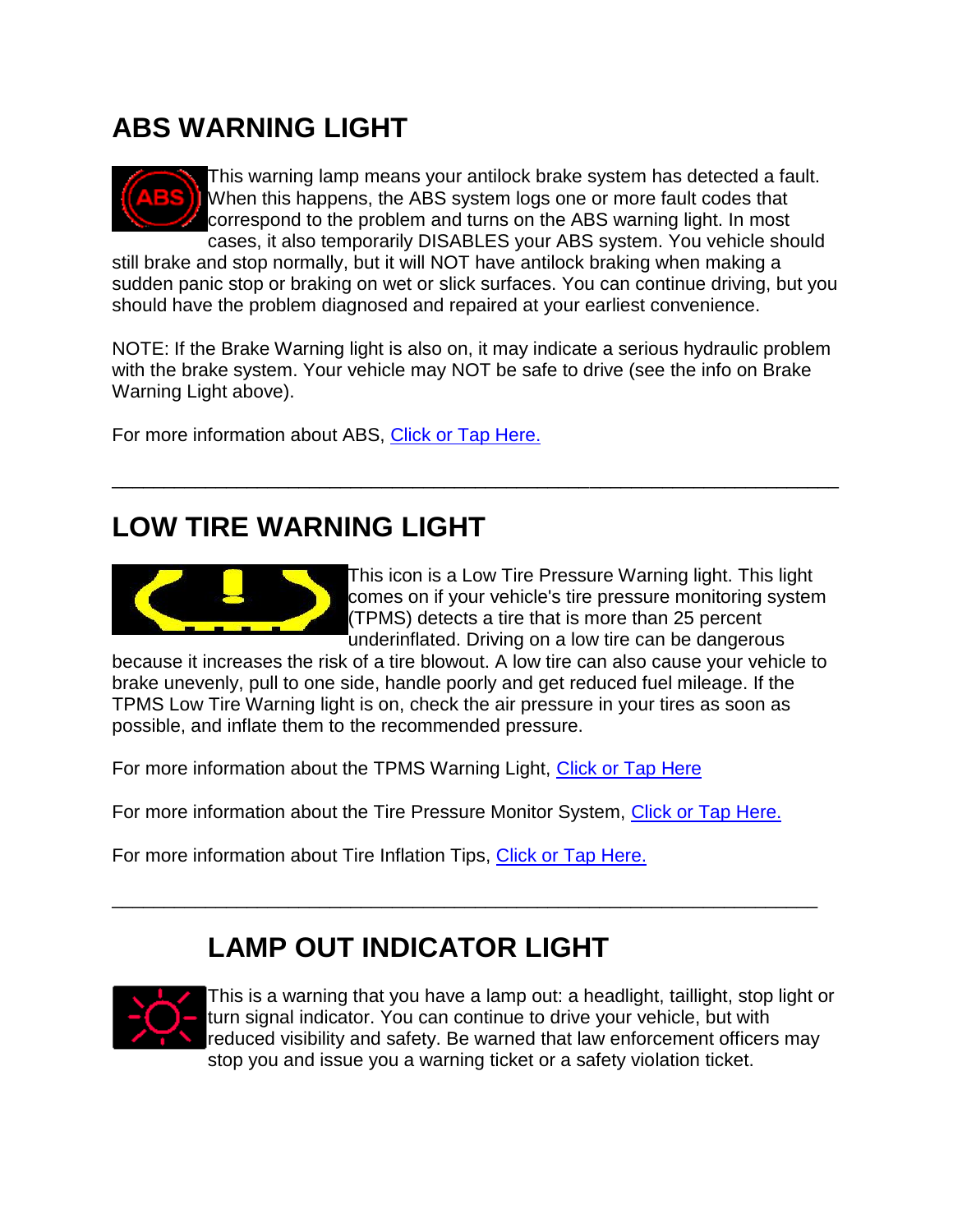Check all the lights on your vehicle when it is safe to do so (not in the middle of the highway at night!), and replace any bulbs that have burned out. In some cases, the problem might be a corroded or loose socket, loose or corroded wiring, or a blown fuse.

\_\_\_\_\_\_\_\_\_\_\_\_\_\_\_\_\_\_\_\_\_\_\_\_\_\_\_\_\_\_\_\_\_\_\_\_\_\_\_\_\_\_\_\_\_\_\_\_\_\_\_\_\_\_\_\_\_\_\_\_\_\_\_\_\_\_\_\_\_\_

\_\_\_\_\_\_\_\_\_\_\_\_\_\_\_\_\_\_\_\_\_\_\_\_\_\_\_\_\_\_\_\_\_\_\_\_\_\_\_\_\_\_\_\_\_\_\_\_\_\_\_\_\_\_\_\_\_\_\_\_\_\_\_\_\_\_\_\_\_\_

For more information about lights, [Click or Tap Here.](http://www.aa1car.com/library/2001/cm40139.htm)

## **SEAT BELT LIGHT WARNING LIGHT OR CHIMES**



This little icon means somebody forgot to buckle up. Seat belts save lives so always use them, even on short trips. Driving without being bucked up may result in a ticket and a fine for a safety violation.

#### **AIR BAG WARNING LIGHT**



A warning light that looks like this or says SRS should NEVER come on unless there is a fault in your vehicle's air bag system (supplemental restraint system or SRS). Like the engine computer and ABS computer, the air bag control module runs a self-check every time the vehicle is driven. If it finds a

fault in a crash sensor, one of the air bag modules, the wiring or itself, it will set a code, turn on the warning light and disable itself. You can drive the vehicle but the air bag(s) will NOT deploy should you be involved in an accident. You should have the problem diagnosed and repaired at your earliest convenience.

\_\_\_\_\_\_\_\_\_\_\_\_\_\_\_\_\_\_\_\_\_\_\_\_\_\_\_\_\_\_\_\_\_\_\_\_\_\_\_\_\_\_\_\_\_\_\_\_\_\_\_\_\_\_\_\_\_\_\_\_\_\_\_\_\_\_\_\_\_\_

For more information about air bags, [Click or Tap Here.](http://www.aa1car.com/library/airbag01.htm)

#### **LOW WINDSHIELD WASHER FLUID WARNING LIGHT**



This is a reminder light that the fluid level is low in your windshield washer reservoir. Add fluid at your earliest convenience for safe driving.

For more information about windshield wipers, [Click or Tap Here.](http://www.aa1car.com/library/replace_windshield_wiper_blades.htm)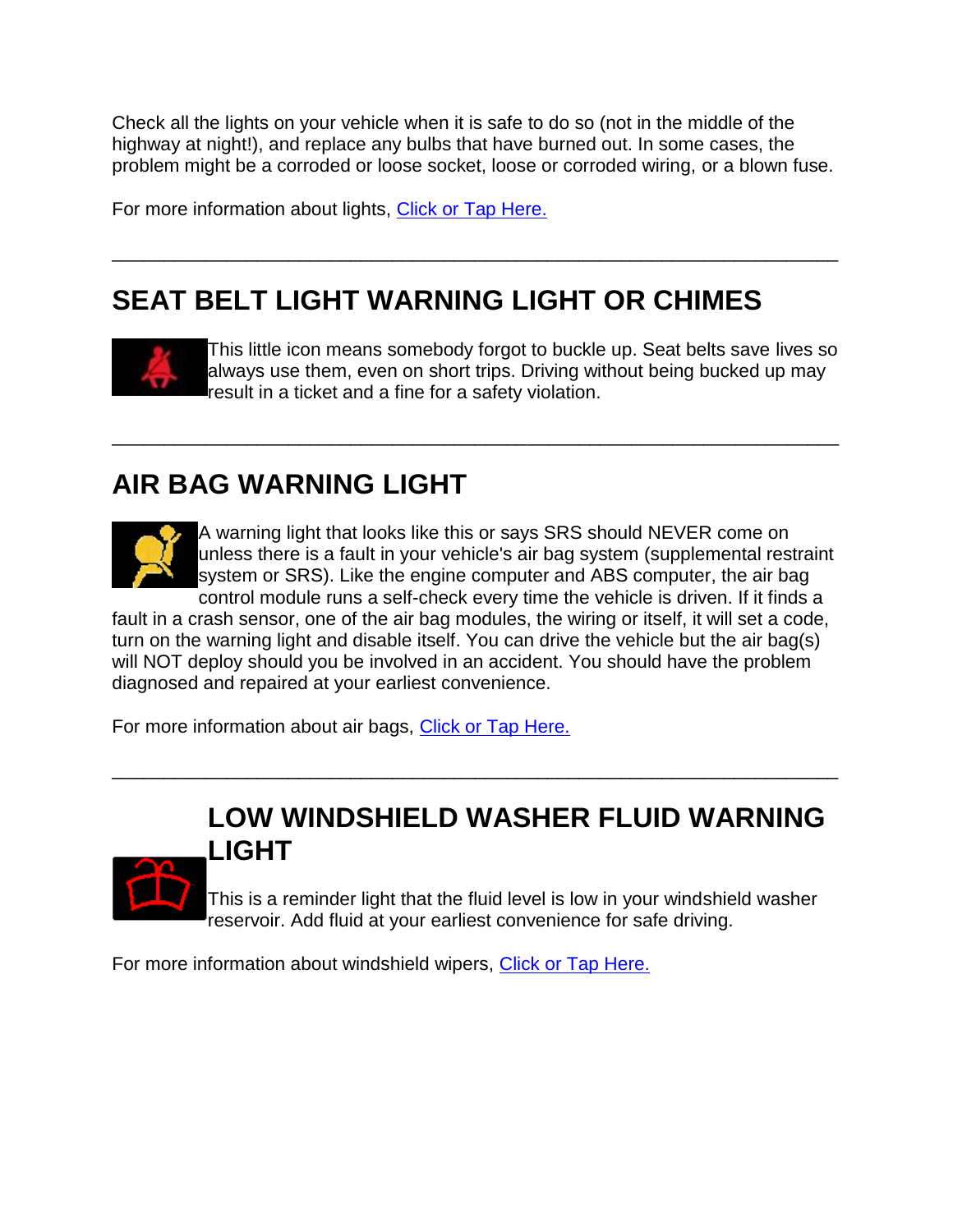#### **DOOR AJAR WARNING LIGHT**



This is a reminder light that one of the doors (or tailgate) is not completely closed. Check all the doors (and tailgate) to make sure they are all latched properly. Sometimes the metal contacts that tell your vehicle the door is closed become dirty or corroded, causing a FALSE indication that a door is

ajar. Cleaning the contacts will usually solve this kind of problem.

## **SERVICE REMINDER LIGHT**



Many late model vehicles have an oil change reminder light that comes on when the engine computer estimates the oil needs to be changed. The calculations are based on hours of engine operation, vehicle speed, ambient temperatures and other operating conditions. You do NOT have to change

the oil immediately, but neither should you postpone the recommended maintenance too long. Oil should be changed every 3,000 miles for short trip city stop and go driving (especially during cold weather), or every 5,000 to 7,500 miles for mostly highway driving. Refer to your vehicle owners manual for the recommended service intervals.

Many service reminder lights have a RESET button that allows you to turn off the light and reset the interval period. On some, though, a scan tool is required to turn off and reset the light.

\_\_\_\_\_\_\_\_\_\_\_\_\_\_\_\_\_\_\_\_\_\_\_\_\_\_\_\_\_\_\_\_\_\_\_\_\_\_\_\_\_\_\_\_\_\_\_\_\_\_\_\_\_\_\_\_\_\_\_\_\_\_\_\_\_\_\_

For more information about oil change intervals, [Click or Tap Here.](http://www.aa1car.com/library/how_often_change_oil.htm)

## **MORE WARNING LIGHTS**

Many vehicles have their own unique warning lights or icons to alert you when something is wrong. You can usually find these in the back of your vehicle owners manual. Note: The appearance of some warning lights will vary depending on the country where the vehicle is sold. Below are some typical warning lights for a late model Lexus (courtesy Toyota):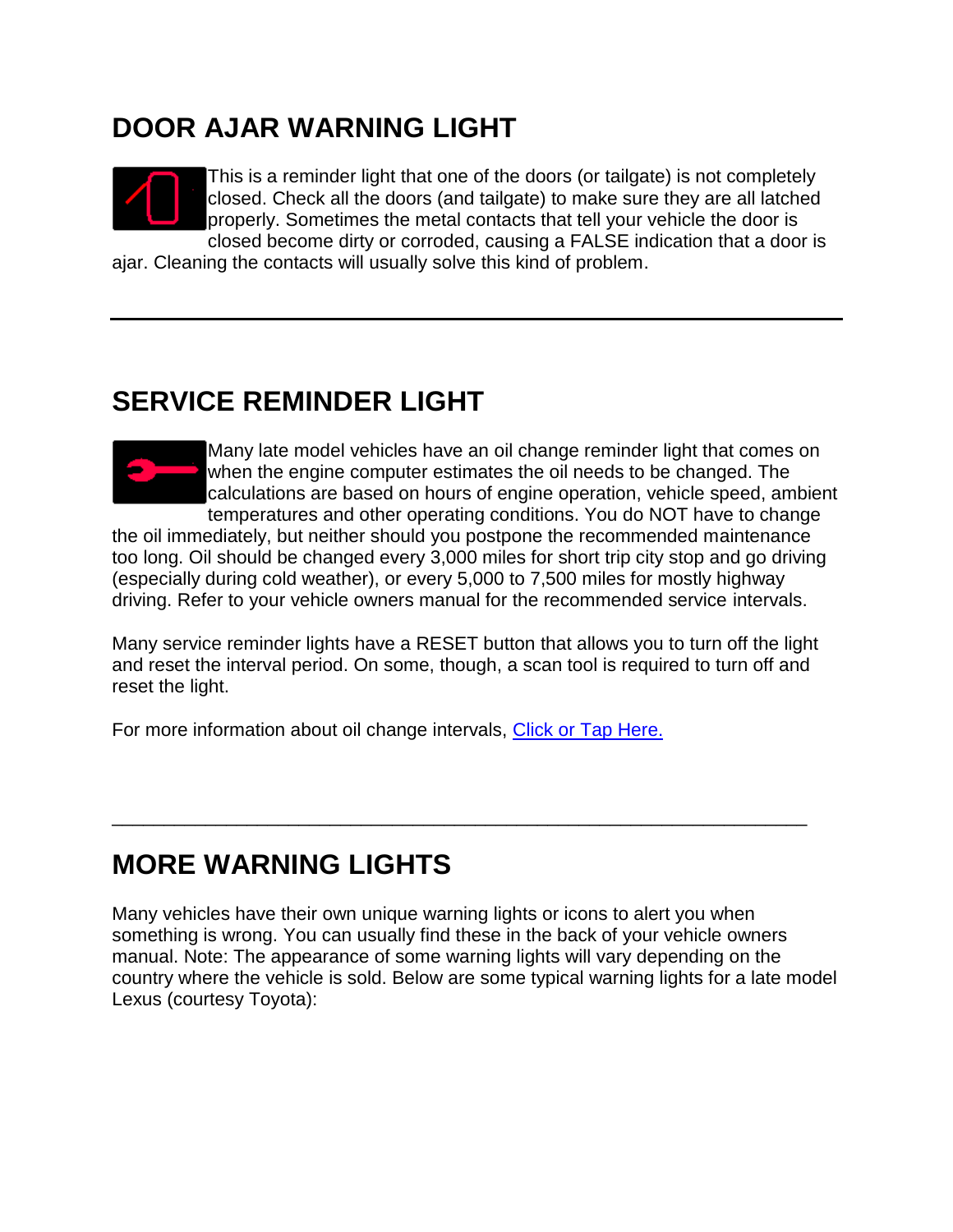

Turn signal indicator



Headlight high beam indicator



Cruise control indicator



Damping mode indicator  $(GS430)$ 



"AFS OFF" indicator



 $(USA.)$ 

Tail light indicator

Headlight indicator



Intuitive parking assist indicator



R

N D Fog light indicator



Slip indicator:





"VSC OFF" indicator



"ECT PWR" indicator

Shift position and shift

range indicators



 $(USA)$ 

(Canada)

 $\star$ 

 $\overline{(Canada)}$ 

 $\star$ 

SRS airbag on-off indicator

(if equipped)





"ECT SNOW" indicator

CHEC

 $(USA)$ 

 $\star$ 

 $(Canada)$ 

 $(US.A.)$ 

 $\star$